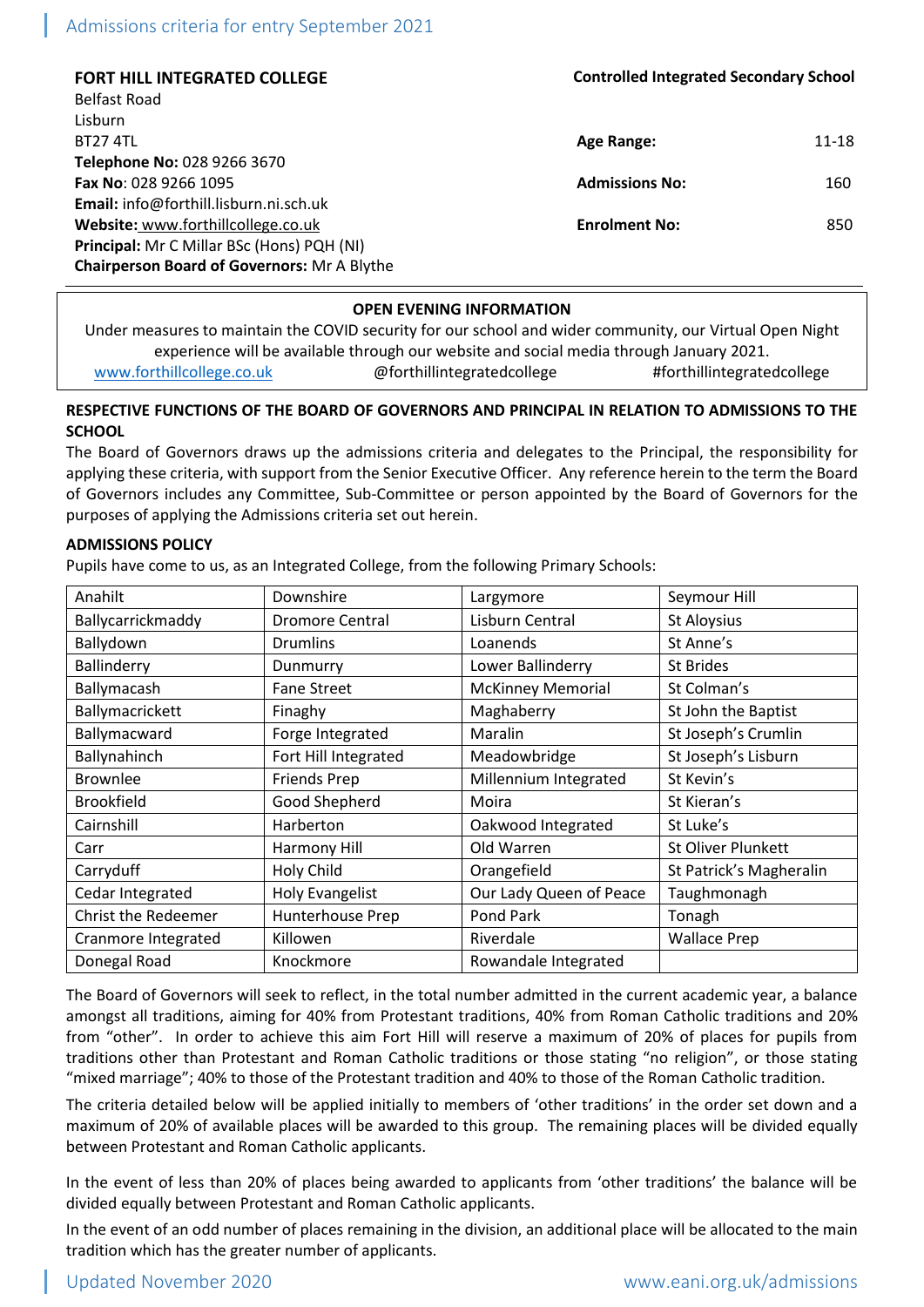The criteria will then be applied separately to Roman Catholic and Protestant applicants. In the event of there being fewer applicants from either tradition than there are places available for that tradition then the balance of places will be allocated to the other tradition.

If there is no indication of religious affiliation noted within the online transfer application, it will be decided by either:

- (a) Information supplied by the applicant's parent/guardian within the online transfer application; or
- (b) Information supplied by the applicant's primary school Principal within the online transfer application; or
- (c) The category of primary school which the pupil attended i.e. controlled or maintained.

**Please note further: When considering which children should be selected for admission, the Board of Governors will only take into account information which is detailed within the online transfer application. Parents should therefore ensure that all information pertaining to their child and relevant to the school's admission criteria is stated within the online transfer application, before the closing deadline.** 

### **ADMISSIONS CRITERIA FOR YEAR 8**

In the event that there are more applications than there are places available the following criteria will be applied in the order set down, within each of the 40%, 40% and 20% applications.

- **A.** Children transferring from a grant maintained integrated primary school or a controlled integrated primary school as defined in the Education Reform Order (NI) 1989.
- **B.** Children who, at the date of their application, reside in the postcode areas BT10, BT11, BT17, BT26, BT27, BT28, BT29 or BT67 and children for whom Fort Hill Integrated College is the nearest Integrated post-primary school.
- **C.** Children who, at the date of their application, have a child of the family currently enrolled at the school. (Name/s must be indicated within the online transfer application).
- **D.** Children who, at the date of their application, are the eldest child of the family to be eligible to apply for admissions to the school.
- **E.** Other applicants.

If following the application of the above criteria in order, there comes a point where there are more pupils who meet a particular criterion than there are places available, then selection will be on the basis of the initial letter of the surname as set out below:-

### **E W Mac P F Z A Q R N O T V Mc S C U Y B G M I L H X K D J**

The order was determined by a random selection of the alphabet and will be revised annually.

In the event of surnames beginning with the same initial letter, the subsequent letters of the surname will be used in alphabetical order.

Where there are two identical surnames, the alphabetical randomised order of the initials of the forenames will be used, and thereafter the subsequent letters of the forename will be used in alphabetical order.

If there are still too many applicants for the last remaining place(s), preference will be based on the chronological order of the pupils' dates of birth (oldest first).

### **DUTY TO VERIFY**

The Board of Governors reserves the right to request such supplementary evidence as it may require to support or verify information within any applicant's online transfer application.

If the requested evidence is not provided to the Board of Governors by the deadline given, this will result in the withdrawal of an offer of a place. Similarly, if information is supplied which appears to be false or misleading in any material way, the offer of a place will be withdrawn.

### **Waiting List Policy**

This policy is available on request from Fort Hill Integrated College.

Parents/guardians, who wish to have their child considered for admission in the event of a place arising after  $1<sup>st</sup>$ September 2021, should write to the Principal clearly stating this. Acknowledgement will be issued. The above criteria will be applied to these applications only in the event of such a vacancy arising.